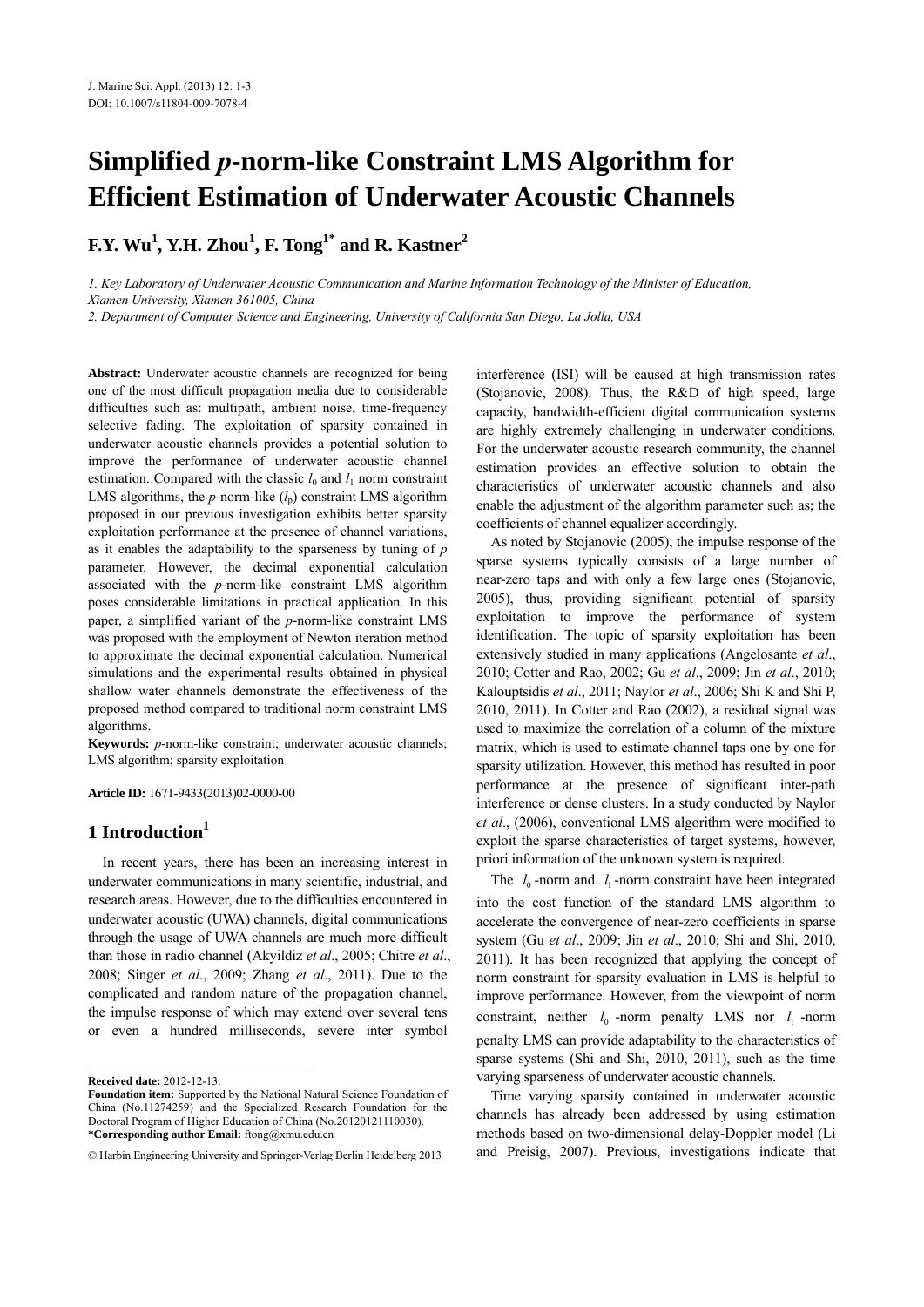utilization of these types of approaches were capable of accommodating rapidly time-varying sparse channels. However, for underwater acoustic channels with large time spread scale, the huge computational complexity of the two-dimensional parameter optimization poses significant difficulties for the practical applications.

In our previous investigation (Wu and Tong, 2013), a novel *p*-norm-like-LMS was proposed to incorporate the *p*-norm like constraint with the LMS algorithm, in which the *p* parameter was adjusted by gradient descent. Furthermore, in this paper we aimed to exploit the adaptability of the *p*-norm-like constraint to develop a computationally efficient and effective solution to identify sparse underwater acoustic channels. Specifically, to avoid the huge computational expense caused by the decimal exponential calculation contained in the *p*-norm-like constraint, we utilized Newton iteration (Richard, 1971; Taylor, 1970) to simplify the gradient descent optimization *p*-norm-like constraint LMS algorithm (Simplified *p*-norm-like constraint LMS, S  $l_n$  -

LMS). Next, we applied it in the estimation of underwater acoustic channels at the presence of time variations. The experimental results obtained with from the simulation, as well as at-sea data verified the effectiveness of the proposed algorithm in improved sparsity exploitation performance and low complexity implementation.

# **2 Derivation of the simplified** *p***-norm like constraint LMS algorithm**

#### **2.1 Basis of the norm constraint LMS algorithm**

We consider the following minimization problem:

$$
w(n) = \arg\min_{w} J_n(w). \tag{1}
$$

The cost function  $J<sub>v</sub>(w)$  is defined as:

$$
J_n(\boldsymbol{w}) = \left| d(n) - \boldsymbol{x}^{\mathrm{T}}(n) \boldsymbol{w}(n) \right|^2 + \gamma \left\| \boldsymbol{w}(n) \right\|_p^p \quad (2)
$$

where  $d(n)$ ,  $w(n) = [w_0(n), w_2(n), \dots, w_{L-1}(n)]^T$  and  $\mathbf{x}(n) = [x(n), x(n-1), \dots, x(n-L+1)]^T$  denote the desired signal, adaptive filter coefficient vector and input vector respectively, *L* is the filter length. The estimation square error term  $\left| d(n) - x^{T}(n) w(n) \right|^2$  in (2) is commonly used as the cost function in classic LMS-type adaptive methods.

Then, we can see that:

$$
\lim_{p \to 0} \|\mathbf{w}(n)\|_p^p = \|\mathbf{w}(n)\|_0 = \#\{i \mid w_i \neq 0\}
$$
 (3)

which means counting the number of nonzero coefficients, and

$$
\lim_{p \to 1} \|\mathbf{w}(n)\|_p^p = \|\mathbf{w}(n)\|_1 = \sum_{i=1}^n |w_i| \tag{4}
$$

The constraint term as (3) or (4) has been utilized and analyzed popularly for the solution of sparse system estimation to derive various  $l_0$ -LMS and  $l_1$ -LMS algorithm (Shi and Shi, 2010, 2011). Meanwhile, the cost functions of  $l_0$ -LMS and  $l_1$ -LMS can be rewritten respectively as:

$$
J_{n0}(\boldsymbol{w}) = \left| d(n) - \boldsymbol{x}^{T}(n) \boldsymbol{w}(n) \right|^2 + \gamma \left\| \boldsymbol{w}(n) \right\|_{0} \qquad (5)
$$

$$
J_{n1}(\boldsymbol{\psi}) = |d(n) - \boldsymbol{x}^{T}(n)\boldsymbol{\psi}(n)|^{2} + \gamma ||\boldsymbol{\psi}(n)||_{1}
$$
 (6)

The investigation of Wu and Tong (2013) provides a formal and systematic way to unify the existing norm constraint LMS algorithms into a generalization framework as Eq. (2). Where the last term  $\gamma ||w(n)||_p^p$  is a *p*-norm-like constraint term, where,  $\gamma > 0$  is a factor to balance the constraint term and the estimation square error, and  $w(n) \big|_p^p$  is called  $L_p^p$  norm or "*p*-norm-like" (Wu and Tong, 2013).

Thus, the gradient descent recursion of the filter coefficient vector is:

$$
w_i(n+1) = w_i(n) - \mu \hat{\nabla}_n =
$$
  
\n
$$
w_i(n) + \mu e(n) x(n-i) -
$$
  
\n
$$
\frac{\kappa p \operatorname{sgn}[w_i(n)]}{\varepsilon + |w_i(n)|^{1-p}}, \quad \forall 0 \le i < L
$$
 (7)

where an element in the vector  $w(n)$  is noted as  $w<sub>i</sub>(n)$ ,  $0 < \varepsilon \ll 1$  is a constant set for avoiding the ill-condition calculations.  $\mu$  is the step size parameter of the LMS algorithm,  $\kappa = \mu \gamma > 0$  is a parameter combining the contributions of step size and balance factor,  $e(n) = d(n) - x^{T}(n)w(n)$  represents estimation error, sgn[ $w_i(n)$ ] is the sign function.

The gradient  $G_n(n)$  of the diversity measures with respect to the *p* parameter can be expressed as:

$$
G_p(n) = \frac{\partial \left\| \mathbf{w}(n) \right\|_p}{\partial p} = \left\| \mathbf{w}(n) \right\|_p \ln(\left\| \mathbf{w}(n) \right\|)
$$
(8)

With the iteration formula given by:

$$
p_{n+T} = p_n - \delta \operatorname{sgn}(\frac{1}{T} \sum_{j=n}^{n+T} G_p(j))
$$
  
=  $p_n - \delta \operatorname{sgn}(\frac{1}{T} \sum_{j=n}^{n+T} [w_j(n)] - 1),$  (9)

where  $\delta$  is a constant factor to control the step size of descent gradient updating.

#### **2.2 The simplification of the p-norm like constraint algorithm**

Considering the practical algorithm implementation in engineering applications, the decimal exponential computation contained in the proposed algorithm will lead to significant complexity. The simplification of the proposed *p*-norm like constraint algorithm has been addressed in this paper.

From the formula (7) and (9), we can see that the main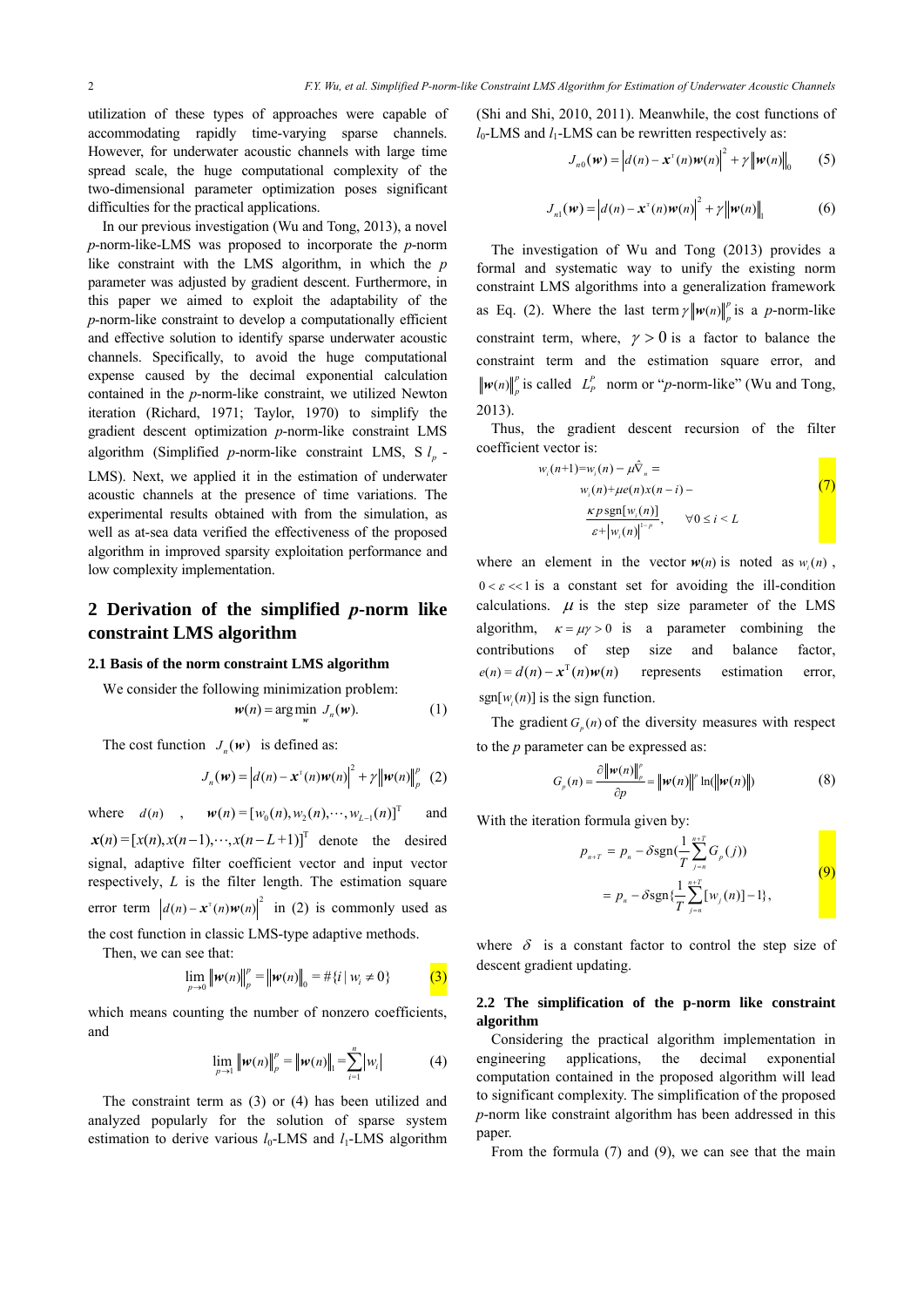problem of simplification is to solve  $\left| w_i(n) \right|^{1-p_n}$  and to avoid the use of decimal exponential calculation. Devoid of loss of generality, we set  $\delta = \frac{1}{\Delta}$  where  $\Delta$  as a positive integer adopted to avoid the use of decimal. Thus, the term  $1-p_n$  can be expressed as  $m \cdot \frac{1}{\Delta}$ , where  $m = \Delta \cdot (1 - p_n)$  and is a positive integer between 0 and  $\Delta$ . Next, we have:

$$
\left|w_i(n)\right|^{1-p_n} = \left|w_i(n)\right|^{\frac{m}{\Delta}} \tag{10}
$$

For convenience, we set  $g = |w_i(n)|^{\frac{m}{\Delta}}$ , and it can be rewritten as:

$$
g^{\Delta} - \left| w_i(n) \right|^m = 0 \tag{11}
$$

With Newton iterative method (Richard, 1971; Taylor, 1970), we have initial iteration as:

$$
g_2 = g_1 - \frac{\left(g^{\Delta} - \left|w_i(n)\right|^m\right)}{\left(g^{\Delta} - \left|w_i(n)\right|^m\right)}\big|_{g = g_1}
$$
 (12)

Here,  $(g^{\Delta} - |w_i(n)|^m)$  means a derivation of *g*. Then the iteration of it can be written as:

$$
g_{j+1} = g_j - \frac{(g_j^{\Delta} - |w_i(n)|^m)}{\Delta * g_j^{\Delta - 1}}
$$
  
= 
$$
\frac{\Delta - 1}{\Delta} g_j + \frac{|w_i(n)|^{\Delta * (1 - p_n)}}{\Delta * g_j^{\Delta - 1}}
$$
 (13)

It has been recognized that Newton's method converges much faster towards a local maximum or minimum than the gradient descent method does (Richard, 1971; Taylor, 1970). Hence, the number of iterations can be a small number like 3 or 4 and still meet the general performance requirement.

A detailed description of the proposed algorithm is described using MATLAB pseudo-codes as follow:

Given 
$$
\mu, \kappa, p, \varepsilon, L, T
$$
  
\nInitial  $\boldsymbol{w} = \text{zeros}(L, 1), p_{\text{initial}}$   
\nfor  $n = 1, 2...$   
\nInput new  $\boldsymbol{x}(n)$  and  $d(n)$ ;  
\n $e(n) = d(n) - \boldsymbol{x}^T(n)\boldsymbol{w}(n)$ ;  
\n $p_{n+1} = p_n - \frac{1}{\Delta} * \text{sgn}\{\frac{1}{T} \sum_{j=n}^{n+T} [w_j(n)] - 1\}$ ;  
\n $g_1 = 1$ ;  
\nfor  $j = 1: 3$   
\n $g_{j+1} = \frac{\Delta - 1}{\Delta} g_j + \frac{|w_i(n)|^{\Delta^*(1-p_n)}}{\Delta^* g_j^{\Delta - 1}}$ ,  $\forall 0 \le i \le L$ ;  
\nend  
\n $f(n) = p_{n+1} \text{sign}(w_i(n)) \cdot / (\varepsilon + \text{abs}(g_{j+1}))$ ;  
\n $w_i(n+1) = w_i(n) + \mu e(n) x(n-i) - \kappa f(n)$ ,  $\forall 0 \le i \le L$   
\nend

Compared to the classic LMS algorithm and norm constraint LMS algorithms (Wu and Tong, 2013), the

computational complexity per iteration of the simplified *p*-norm-like algorithms is listed as Table 1. As the Table 1 indicating, by approximating the exponential calculation with the Newton iteration method, the proposed algorithm considerably alleviates the computational complexity of the *p*-norm-like constraint LMS algorithm. In each iteration, *<sup>p</sup> l* -LMS has *L*+1 exponential calculation and the

exponential calculation is implemented by the form of table look-at for considering its complexity (Wu and Tong, 2013). However, this process is avoided in S<sub>*l*</sub> -LMS with the Newton iteration method, so, it to some extent converted amount of computation to addition and multiplication in each iteration.

**Table 1 Computational complexity per iteration of each algorithm** 

| Algorithms              | Addition | Multiplication | Sign | Exponential<br>calculation |
|-------------------------|----------|----------------|------|----------------------------|
| LMS                     | 2L       | $2L+1$         | NΑ   | NA.                        |
| $l_{0}$ - LMS           | 3L       | 2L             | NΑ   | <b>NA</b>                  |
| $l_{\circ}$ - LMS       | $3L+1$   | $2L+1$         | L    | $L+1$                      |
| $S_l$ <sub>,</sub> -LMS | $3L+4$   | $5L+7$         | L    | NA.                        |

## **3 Numerical simulations**

In this section the performance of simplified *p*-norm-like constraint LMS (S *lp*-LMS) was compared with that of the standard LMS algorithm, *l*<sub>0</sub>-norm penalty constraint LMS and *p*-norm-like constraint LMS (*lp* -LMS) (Shi and Shi, 2010, 2011; Wu and Tong, 2013) to evaluate the tradeoff between the channel estimation performance and the algorithm complexity. Firstly, the numerical simulation was designed to analyze the performance of the proposed algorithms. For the algorithm comparison of channel estimation, two performance metrics were used (Li and Preisig, 2007): channel prediction error  $\varepsilon_w^2$  and signal residual prediction error  $\varepsilon_{y}^{2}$ , which are defined as Eq. (14) and Eq.(15) respectively:

 $\varepsilon_w^2 = [w_i(n) - \tilde{w}_i(n)]^2$ ,  $\forall 0 \le i \le L$ ,  $n = 1, 2,...$  (14)

$$
\varepsilon_{y}^{2} = [\tilde{y}_{i}(n+1) - \tilde{y}_{i}(n)]^{2}, \quad \forall 0 \leq i \leq L, \quad n = 1, 2, ... \tag{15}
$$

where  $\tilde{w}_i(n)$  is the estimation of the channel impulse response at *n* time,  $w_i(n)$  is the true one, and  $\tilde{v}_i(n)$  is the estimation of the channel output signal at *n* time. Although the channel prediction error  $\varepsilon_w^2$  is often used in simulations, it is not a very useful metric in practice because in reality the true channel impulse response is usually unknown. Instead, the signal residual prediction error  $\varepsilon_y^2$  is often used as a good surrogate for  $\varepsilon_w^2$ . The mean square of errors (MSE)  $\varepsilon_w^2$  and  $\varepsilon_y^2$  will be used for the remainder of this paper to evaluate various channel estimation algorithms.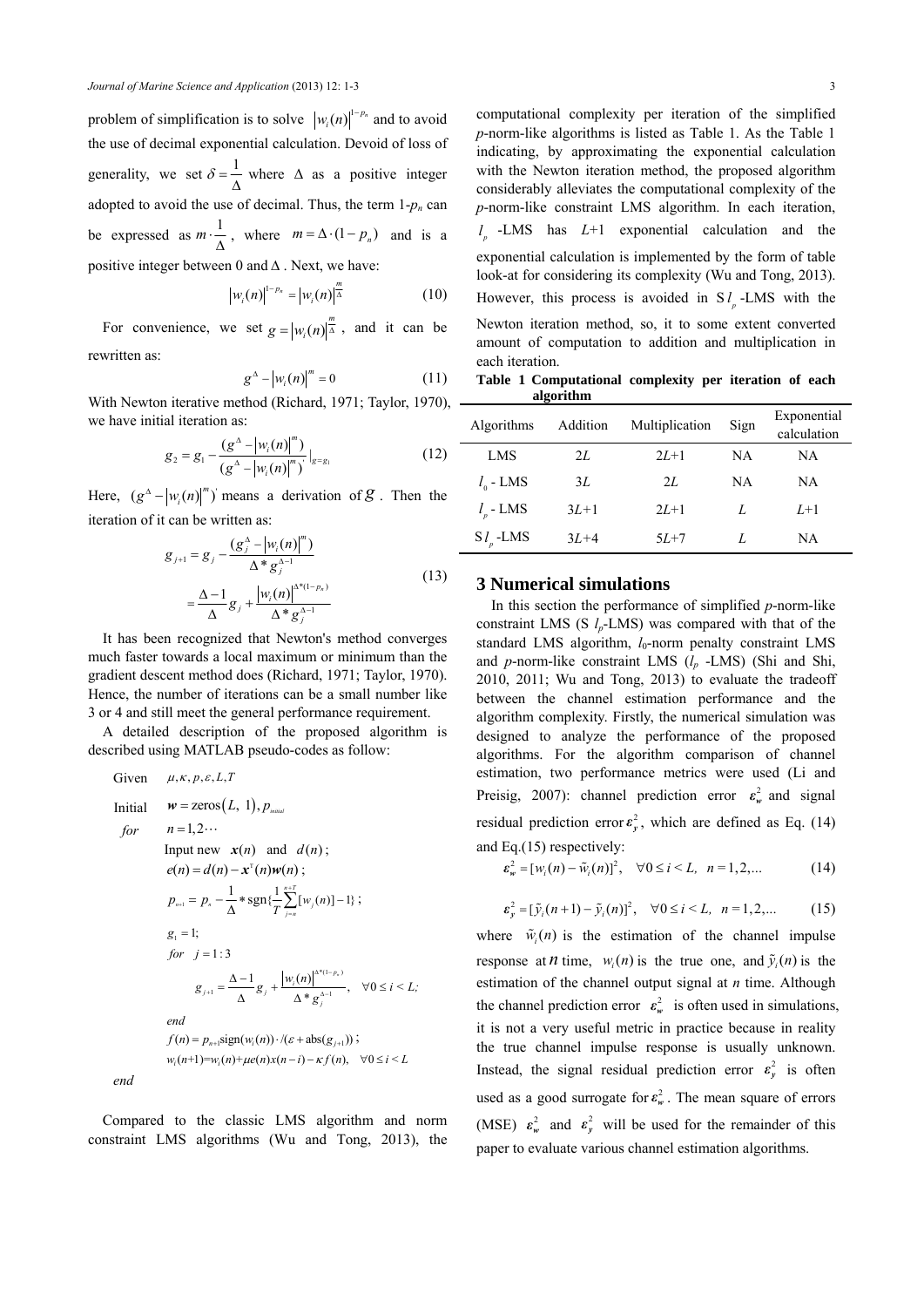In the numerical simulation, similar to the prior investigations (Stojanovic, 2005; Hosein, 2009), sparse channels are artificially created using mixture of Gaussian (MOG) model, which is also called the Bernoulli-Gaussian model:

$$
w_i \sim a \cdot N(0, \sigma_M) + (1 - a) \cdot N(0, \sigma_m), \quad \forall 0 \le i \le L \quad (16)
$$

where *a* denotes probability of activity of the larger taps,  $\sigma_M$ and  $\sigma_m$  are the standard deviations of the larger taps and smaller ones, respectively. A typically sparse system with 50 coefficients was adopted. We initially set the  $6<sup>th</sup>$  and  $7<sup>th</sup>$  tap as dominant coefficients, associated with magnitude of 1.0 and −0.5 respectively, with all the other coefficients set to zero. The signal adopted to excite the sparse system was white Gaussian random sequences with the length of signal *N*=4000, zero mean, and standard unit deviation. The output of the sparse system was mixed with the white Gaussian random noise to create an SNR of 40 dB. We adopted Sparsity Ratio (SR) to quantitatively evaluate the sparsity of unknown system, which has been defined as the ratio of the number of non-zero taps to the total number of coefficients. All the algorithms were simulated for 100 times.

To simulate the variation of the channel characteristics, during the simulation the SR of the sparse system varies only once, taking place at the 2000th iteration. After variation, four new dominant coefficients were added to produce two different SRs 2/50, 6/50 of the target sparse system corresponding to the initial 2000 iterations and the second 2000 iterations. The locations of the newly added dominant coefficients were chosen according to Gaussian distribution within the range of global impulse response. The magnitudes of the newly added dominant coefficients were created with Gaussian random value between −1 and 1. The length of filter *L* was 50 for all the selected algorithms. The parameters of all the algorithms were carefully chosen to guarantee the same rate of convergence to facilitate the comparison of the steady-state errors, as listed in Table 2. For the proposed algorithm, the initial *p* value was empirically set to 1.

**Table 2 Parameters of candidate algorithms**

| Algorithms        | $\mu$ | к        | δ    | T  |
|-------------------|-------|----------|------|----|
| LMS               | 0.02  | NA       | NA   | ΝA |
| $l_{0}$ - LMS     | 0.02  | $1.0e-4$ | NΑ   | NA |
| $S l_{p}$ -LMS    | 0.02  | $1.0e-4$ | 0.05 | 10 |
| $l_{\rm p}$ - LMS | 0.02  | $1.0e-4$ | 0.01 | 10 |

As shown in Fig. 1, the proposed S *lp*- LMS yields better steady-state error of  $\varepsilon_w^2$  than the standard LMS or  $l_0$ -norm LMS does, while the classic  $l_p$ -LMS achieves the smallest MSE than all the other methods. It indicates that, the proposed simplified algorithm can attain low complexity implementation at the expense of a slight sacrifice of

steady-state error performance. In view of the practical cases where the real channel is unknown, we also evaluated candidate algorithms in numerical simulations with MSEs of  $\varepsilon_y^2$ , as defined in Eq. (18). The Fig. 2 provides the performance curves of the proposed and referenced algorithms. From Fig. 2, one can see that, while the qualitative result of the performance comparison is the same, the quantitative performance gap of the proposed algorithm with respect to other algorithms was reduced in terms of the steady-state error of  $\varepsilon_y^2$ .

Shown in Fig. 3 are the iteration curves of the *p* parameter under the classic and the proposed simplified *p*-norm like constraint LMS algorithm, from which we can see that the behaviors of *p* optimization of S *lp*-LMS and *lp*-LMS algorithm exhibit similar pattern with the variations of the SR. Meanwhile, there exist small-range discrete fluctuations of *p* parameter at the iteration curve of the proposed S  $l_p$ -LMS algorithm, which is caused by the adoption of the Newton iteration to replace the decimal exponential calculation*.*



**Fig. 1 MSEs of**  $\varepsilon_w^2$  **of different algorithms for the sparse channel** 



Number of iterations (SR of the channel is 2/50,6/50 respectively) **Fig. 2 MSEs of**  $\varepsilon_y^2$  **of different algorithms for the sparse channel**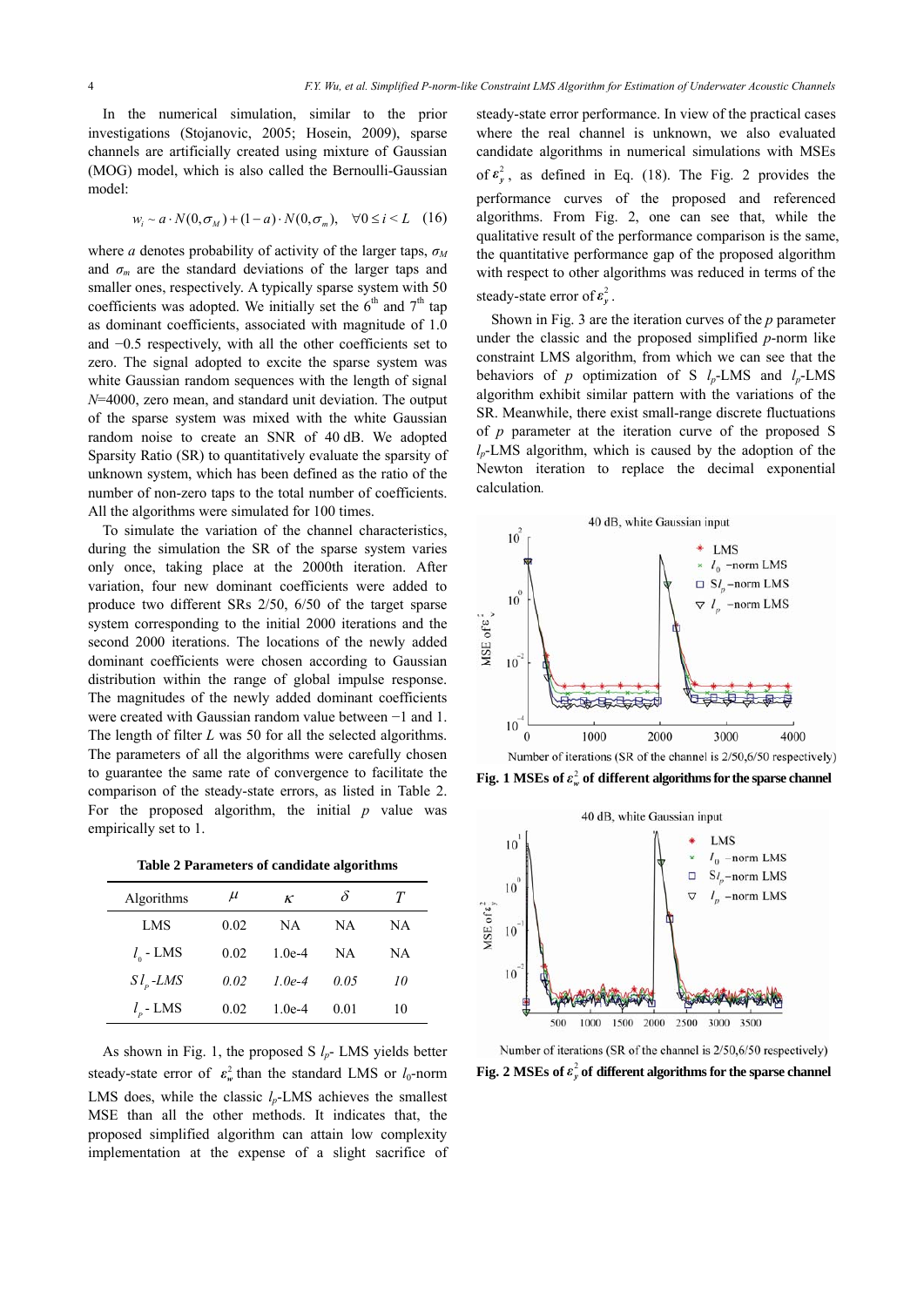

Number of iterations (SR of the channel is 2/50,6/50 respectively)

**Fig. 3 Iterative optimization of** *p* **parameter for the simulated channel**

## **4 Design of at-sea experiment**

The coherent UWA communication link used to test the algorithm performance is shown in Fig. 4. The link consists of two computers (one acting as a bit resource while the other acting as a signal recorder): a DA and AD card used for data output and acquisition, power amplifier, preamplifier, and two transducers (one for transmitting and the other for receiving).





The signal frame consisted of a linear frequency modulation chirp to acquire synchronization and detect the channel, a guard time and the modulated data. The carrier frequency was 16k Hz, with the sampling rate at 96ksps. The modulation format was BPSK, and the signals were transmitted at 6.4 kilobits per second. The bandwidth of the transducer couple was 13-18 kHz.

The experiment in the ocean was conducted at Wuyuan Bay, Xiamen, China. The depth of the experiment area was approximately 7m under the pier and 12 m offshore. The transmit transducer was suspended from the pier at the depth of 5 m from the sea surface. Similarly, the receive transducer was suspended from a boat at the depth of 5 m from the sea surface. The distance between the transmitter and receiver was 2 km.

The adaptive channel estimation algorithm described in the previous section was implemented in MATLAB and used for off-line processing of experimental data. For the purpose of comparison, classic LMS,  $l_0$ -LMS, S  $l_p$ -LMS and  $l_p$ -LMS algorithms were also adopted to process the signal. The parameters of the proposed and reference algorithms were chosen to minimize the corresponding bit error rate, as shown in Table.3. The multipath intensity profile (MIP) of the experimental channel obtained with the matched filtering

of the periodic linear frequency modulation (LFM) pulses is shown in Fig. 5. It can be observed that the experimental underwater acoustic channel exhibits typical multipath structure, sparseness and time variations. The raw data received signal recorded during the sea experiment had a signal noise ratio (SNR) of 14 dB.

**Table 3 Parameters of candidate algorithms for experimental data** 

| .           |       |           |           |    |  |
|-------------|-------|-----------|-----------|----|--|
| Algorithms  | $\mu$ | к         | δ         | Т  |  |
| LMS         | 0.01  | NA.       | NA.       | NA |  |
| $l_0$ -LMS  | 0.01  | $10^{-4}$ | <b>NA</b> | NA |  |
| $Sl_p$ -LMS | 0.01  | $10^{-4}$ | 0.05      | 10 |  |
| $l_p$ -LMS  | 0.01  | $10^{-4}$ | 0.01      | 10 |  |



**Fig. 5 Multipath intensity profile of the experimental underwater channel** 

As the exact physical channel impulse response is unknown in the practical at-sea experiment, the signal residual prediction error  $\varepsilon_y^2$  instead of  $\varepsilon_w^2$  is adopted for the performance comparison. The MSE results of the different algorithms are shown in Fig.6. As we can observe from Fig.6, *l*<sub>0</sub>-LMS yields better MSE than LMS, *l<sub>p</sub>* -LMS yields better MSE than *l*<sub>0</sub>-LMS, which is consistent with previous investigation (Gu *et al*., 2009; Jin *et al*., 2010; Shi and Shi, 2010, 2011; Wu and Tong, 2013). After the algorithm simplification, the proposed algorithm achieved a slightly lower performance than the classic  $l_p$ -LMS did, indicating a good agreement with the result of numerical simulation. Similar to the numerical simulation, from Fig.7, we can see that the gradient descent p optimization of S  $l_p$  - LMS and  $l_p$ - LMS generally exhibit the same variation pattern, with the proposed simplification of the S *lp* - LMS algorithm producing a small-range discrete fluctuation effect on the iteration of *p* parameter*.*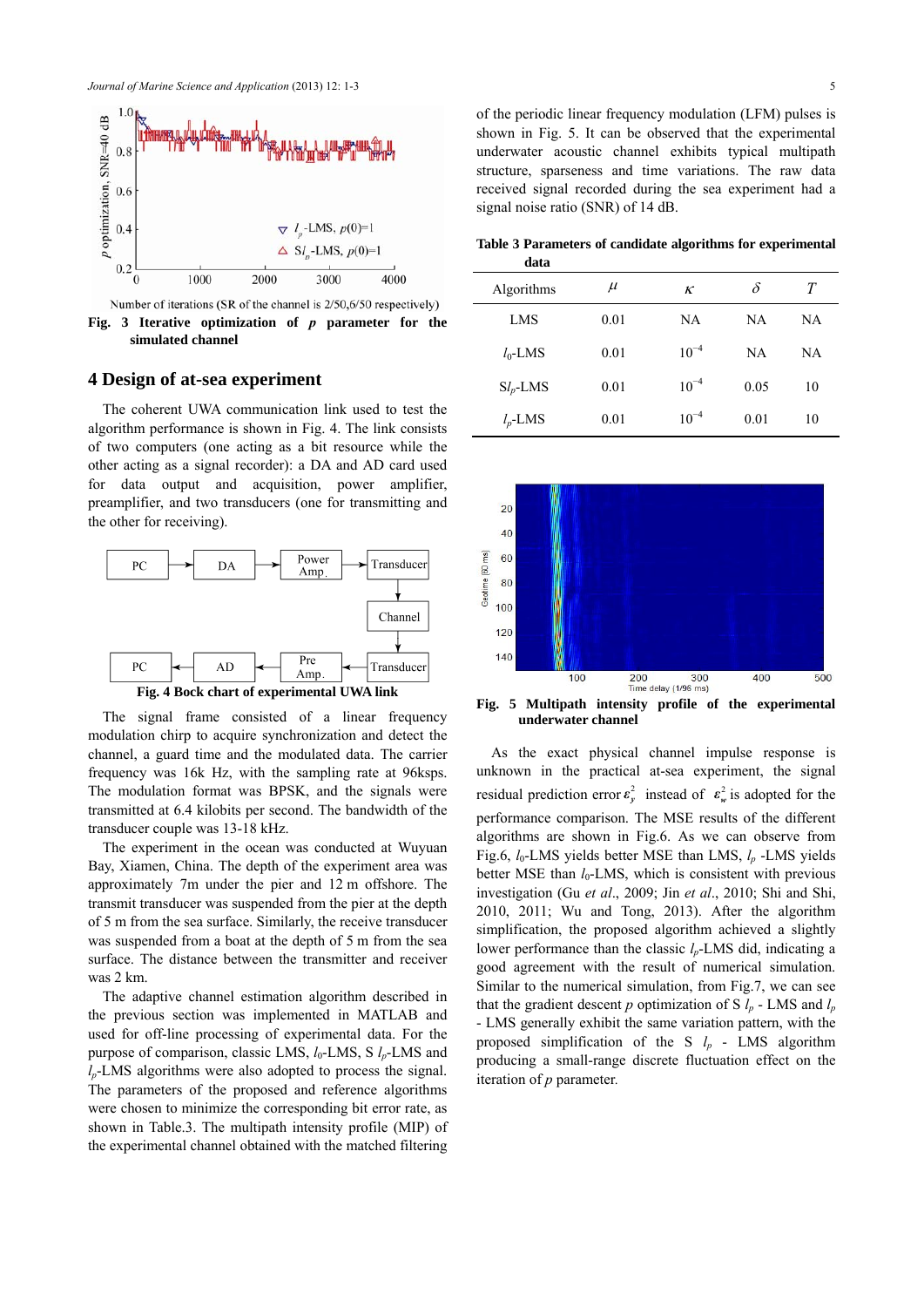

**Fig. 6 MSEs of different algorithms for the experimental underwater channel** 



**Fig. 7 Iterative optimization** *of p* **parameter for the experimental channel** 

Furthermore, as the purpose of the channel estimation is to provide the channel response to construct channel equalizer, the accuracy of the channel estimation will determine the performance of the equalizer, as well as the communication quality. Thus, the channel responses obtained in the experiment with the proposed and reference algorithms are used to construct a linear minimum mean-square error (LMMSE) equalizer to achieve symbol recovery, the bit error rate (BER) of which is adopted to evaluate the performance of those algorithms. The input-output relationship of the LMMSE equalization can be written as:

$$
\hat{s} = (\boldsymbol{H}^H \boldsymbol{H} + \sigma_w^2 \boldsymbol{I})^{-1} \boldsymbol{H}^H \boldsymbol{x} \tag{16}
$$

where  $I$  denotes the identity matrix and  $H$  is the underwater acoustic channel response obtained with channel estimation algorithm. So the LMMSE equalizer is a channel estimate-based equalizer and thus the associated performance is closely related to the channel estimation accuracy (Zeng and Xu, 2012).

The length of the LMMSE equalizer is 50, the same as that of the channel estimator. As the experimental underwater channel exhibits typical time variations as shown in Fig.5, the LMMSE equalizer is calculated every 50 symbols with the channel estimation result to accommodate

the time variations.

 The BER obtained by the LMMSE equalizer calculated with the LMS,  $l_0$ -LMS,  $l_n$ -LMS and the proposed simplified *lp*-LMS algorithm is 9.78%, 6.55%, 5.70%, and 6.27% respectively. It is evident that the BER performance of the channel estimation based LMMSE equalizer as well validates the effectiveness of the proposed simplified algorithm, which achieving a BER worse than that of the  $l_p$ -MS, but better than that of LMS and  $l_0$ -LMS.

#### **5 Conclusions**

In order to improve the performance of sparse system identification at the expense of low computational complexity, a new simplified algorithm was derived in this paper, through incorporating *p*-norm-like constraint with classic LMS algorithm, and lastly utilizing Newton iteration algorithm to simplify the algorithm implementation process. With the proposed approximation of the decimal exponential calculation, the computational complexity can be significantly reduced at the expense of a slight sacrifice of performance. Numerical simulation and experimental results demonstrate the effectiveness of the proposed simplified *lp*-LMS in sparsity exploitation performance enhancement and computational complexity saving compared to the classic norm constraint LMS algorithms. From a practical point of view, the proposed low-complexity  $l_p$ -LMS algorithm has the potential of being applied in the practical identification of sparse underwater acoustic channels.

## **References**

- Akyildiz I, Pompili D, Melodia T (2005). Underwater acoustic sensor networks: Research challenges. *Ad Hoc Networks*, **3**(3), 257-279.
- Angelosante D, Bazerque JA, Giannakis GB (2010). Online adaptive estimation of sparse signals: where RLS meets the l1-norm. *IEEE Trans. Signal Process*, **58**(7), 3436–3447.
- Chitre MS, Shahabodeen S, Stojanovic M (2008). Underwater acoustic communications and networking: Recent advances and future challenges. *Marine Technology Society*, **42**(1), 103-116.
- Cotter SF, Rao BD (2002). Sparse channel estimation via matching pursuit with application to equalization. *IEEE Trans. Commun.*, **50**(3), 374–377.
- Gu Y, Jin J, Mei J (2009). l0 norm constraint LMS algorithm for sparse system identification. *IEEE Signal Processing Letters*, **16**(9), 774–777.
- Hosein M, Massoud BZ, Christian J (2009). A fast approach for over complete sparse decomposition based on smoothed l0 norm. *IEEE Trans Signal Process*, **57**(1), 289–301.
- Jin J, Gu Y, Mei S (2010). A stochastic gradient approach on compressive sensing signal reconstruction based on adaptive filtering framework. *IEEE J. Sel. Topics Signal Process*, **4**(2), 409-420.
- Kalouptsidis N, Mileounis G, Babadi B, Tarokh T (2011). Adaptive algorithms for sparse system identification. *Signal Processing*, **91**(8), 1910–1919.
- Li W, Preisig JC (2007). Estimation of rapidly time-varying sparse channels. *IEEE J. Ocean. Eng*., **32**(4), 927–939.